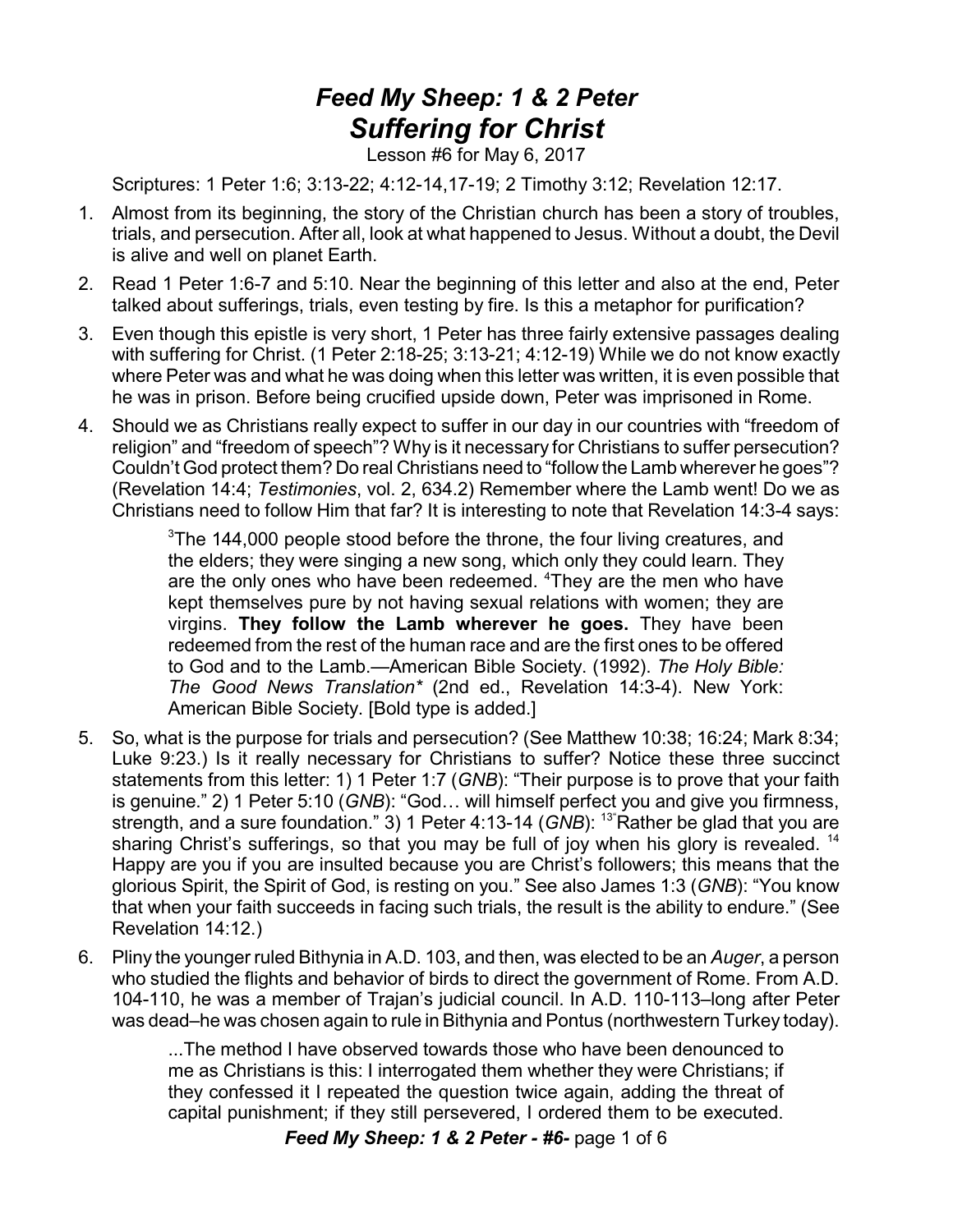For whatever the nature of their creed might be, I could at least feel no doubt that contumacy and inflexible obstinacy deserved chastisement....

Those who denied they were, or had ever been, Christians, who repeated after me an invocation to the Gods, and offered adoration, with wine and frankincense, to your image, which I had ordered to be brought for that purpose, together with those of the Gods, and who finally cursed Christ–none of which acts, it is said, those who are really Christians can be forced into performing–these I thought it proper to discharge. Others who were named by that informer at first confessed themselves Christians, and then denied it; true, they had been of that persuasion but they had quitted it, some three years, others many years, and a few as much as twenty-five years ago. They all worshipped your statue and the images of the Gods, and cursed Christ.—*Pliny Letters*\* (London: William Heinemann, 1915), book 10:96 (vol. 2, pp. 401-403).

[https://archive.org/stream/letterswithengli02plinuoft#page/400/mode/2up/search/401]

- 7. It was unusual to worship a living emperor in Peter's day. Although in that section of Asia Minor–now modern Turkey–it sometimes happened. There were times in the 1<sup>st</sup> century that Christians faced serious danger just for being Christians. That was particularly true under Emperors Nero (10/13/54–06/09/68 A.D.) and Domitian (09/14/81–09/18/96 A.D.).
- 8. Read 1 Peter 2:12; 3:9; and 4:14. In this short letter, Peter seemed to be focusing more on local troubles including false accusations, revilings, and reproach. These trials may have been very hard on new Christians; but, they probably did not result in widespread imprisonment or death.
- 9. By contrast, what do we expect to happen at the end of this world's history?

At all times and in all places, in all sorrows and in all afflictions, when the outlook seems dark and the future perplexing, and we feel helpless and alone, the Comforter will be sent in answer to the prayer of [670] faith. Circumstances may separate us from every earthly friend; but no circumstance, no distance, can separate us from the heavenly Comforter. Wherever we are, wherever we may go, He is always at our right hand to support, sustain, uphold, and cheer.—Ellen G. White, *The Desire of Ages*\* 669.4-670.0.

When He leaves the sanctuary, darkness covers the inhabitants of the earth. In that fearful time the righteous must live in the sight of a holy God without an intercessor. **The restraint which has been upon the wicked is removed, and Satan has entire control of the finally impenitent. God's long-suffering has ended.** The world has rejected His mercy, despised His love, and trampled upon His law. The wicked have passed the boundary of their probation; the Spirit of God, persistently resisted, has been at last withdrawn. Unsheltered by divine grace, they have no protection from the wicked one. **Satan will then plunge the inhabitants of the earth into one great, final trouble. As the angels of God cease to hold in check the fierce winds of human passion, all the elements of strife will be let loose. The whole world will be involved in ruin more terrible than that which came upon Jerusalem of old.**

A single angel destroyed all the first-born of the Egyptians and filled the land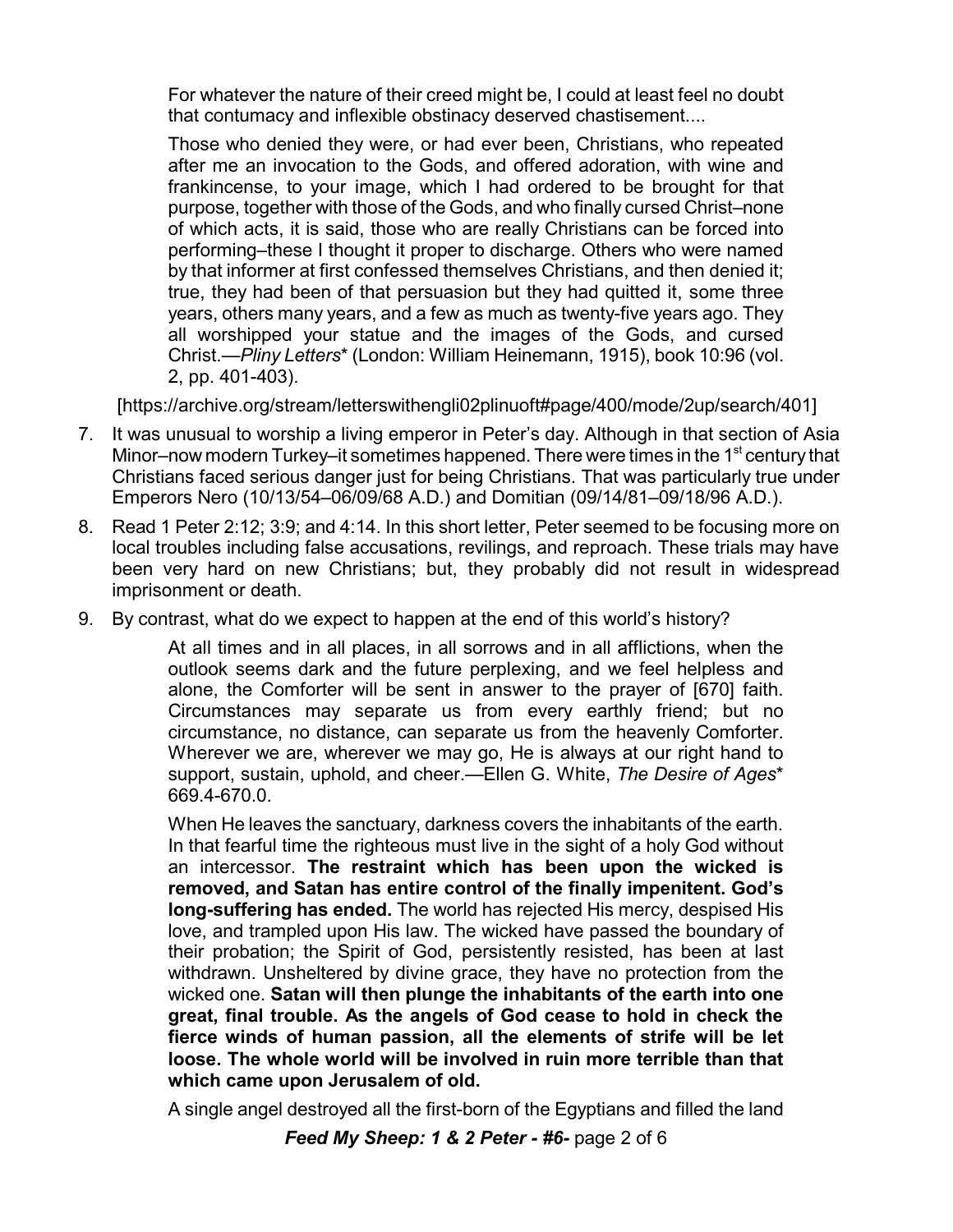with mourning. When David offended against God by numbering the people, one angel caused that terrible destruction by which his sin was punished. **The same destructive power exercisedbyholyangels whenGodcommands, will be exercised by evil angels when He permits. There are forces now ready, and only waiting the divine permission, to spread desolation everywhere.**—Ellen G. White, *The Great Controversy* (1888)\* 614.1-2.[Bold type is added.]

- 10. Read 1 Peter 3:13-22. In these verses Peter made it clear that if we suffer because we have done what is wrong, that is expected. But, if we suffer for doing what is right, we need to be happy about it. But, more than that, we must "Be ready at all times to answer anyone who asks you to explain the hope you have in you." (1 Peter 3:15, *GNB*)
- 11. Read 1 Peter 3:14 again; compare Matthew 5:10. Wasn't Peter just echoing the words of Jesus? Peter went on to say in 1 Peter 3:15 that when persecution comes, we should keep our eyes focused on the promises we have in Jesus. That will help to allay our fears.
- 12. What is it that we will face in the future that might cause fear?

The "time of trouble, such as never was," is soon to open upon us; and we shall need an experience which we do not now possess and which many are too indolent to obtain. **It is often the case that trouble is greater in anticipation than in reality; but this is not true of the crisis before us. The most vivid presentation cannot reach the magnitude of the ordeal.** In that time of trial, every soul must stand for himself before God. "Though Noah, Daniel, and Job" were in the land, "as I live, saith the Lord God, they shall deliver neither son [623] nor daughter; they shall but deliver their own souls by their righteousness." Ezekiel 14:20.—*Ibid*.\* 622.4-625.0.

As the decree issued by the various rulers of Christendom against commandment keepers shall withdraw the protection of government and abandon them to those who desire their destruction, the people of God will flee from the cities and villages and associate together in companies, dwelling in the most desolate and solitary places. Many will find refuge in the strongholds of the mountains. Like the Christians of the Piedmont valleys, they will make the high places of the earth their sanctuaries and will thank God for "the munitions of rocks." Isaiah 33:16. **But many of all nations and of all classes, high and low, rich and poor, black and white, will be cast into the most unjust and cruel bondage. The beloved of God pass weary days, bound in chains, shut in by prison bars, sentenced to be slain, some apparently left to die of starvation in dark and loathsome dungeons. No human ear is open to hear their moans; no human hand is ready to lend them help.**—*Ibid*.\* 626.1. [Bold type is added.]

When Christ ceases His intercession in the sanctuary, the unmingled wrath threatened against those who worship the beast and his image and receive his mark (Revelation 14:9, 10), will be poured out. The plagues upon Egypt when God was about to deliver Israel were similar in character to those [628] more terrible and extensive judgments which are to fall upon the world just before the final deliverance of God's people.—*Ibid*.\* 627.3.

13. Read 1 Peter 3:16. In this verse, he suggested that if we are always doing what is right, finally, those who persecute us will be ashamed of it! That was clearly exemplified in the life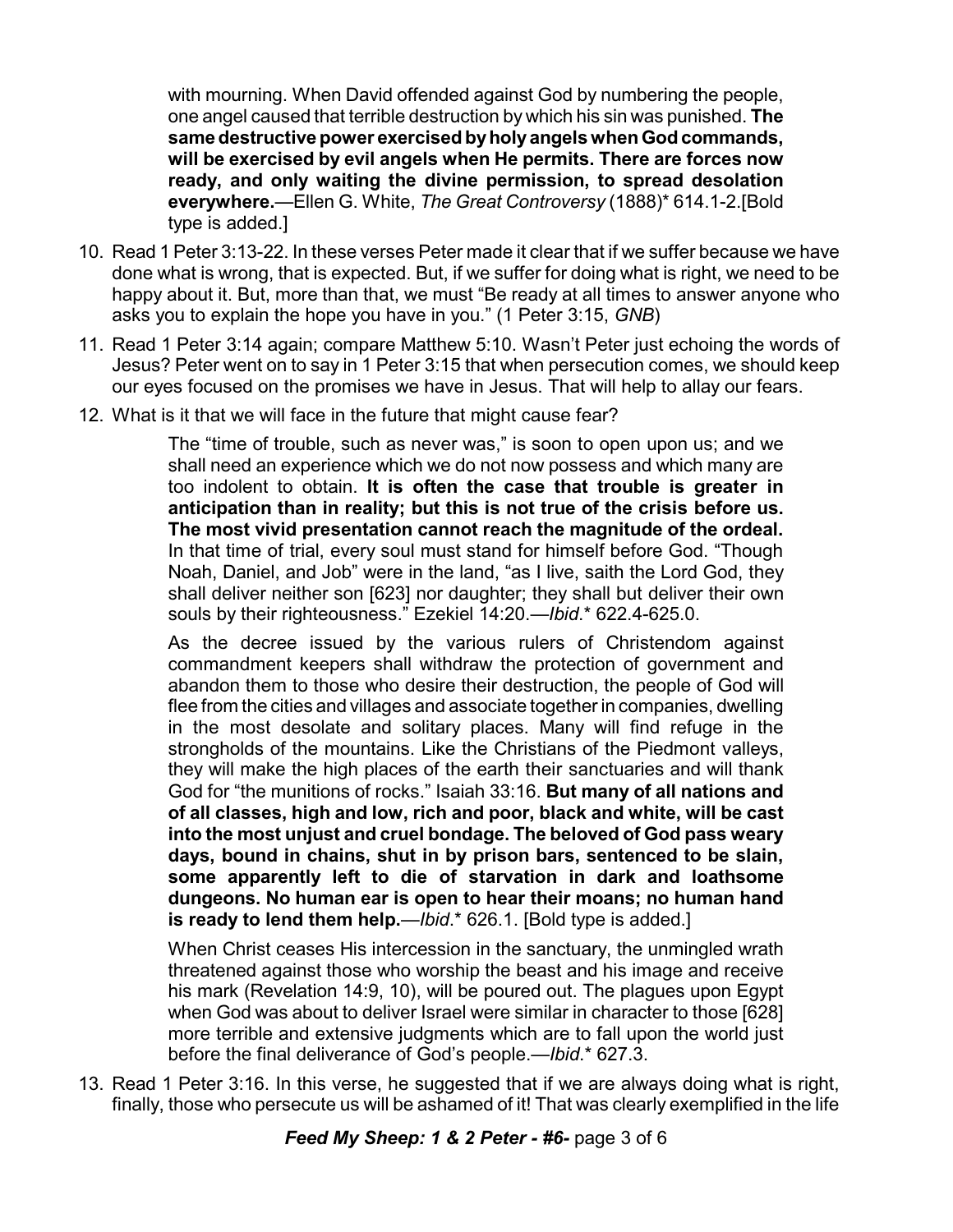of Jesus Himself. His purity and the love of the people for Jesus stood as a constant rebuke to those who hated Him.

- 14. But, Jesus did what was needed. He died for our sins. By His life and His death, He answered the most important questions in the great controversy, disproving all of Satan's accusations against God.
- 15. Have you ever suffered for doing what was right?
- 16. Is Peter the only one who talked about the suffering that Christians should be expecting? See 2 Timothy 3:12 and John 15:18.
- 17. We know why Christ suffered. What is the reason why we will suffer? We know that Satan would love to destroy all of God's people so he could claim this earth as his domain. Is that the main reason why Christians suffer? Or, is it to prove to the universe that there is an entire group of people who will stand for the right and love each other even under the worst possible circumstances–like Job did? God promised that there will be a group like that someday, and they should consider His example. Remember Jesus's words:
	- **Matthew 24:9-10**: <sup>9</sup> Then you will be arrested and handed over to be punished and be put to death. All nations will hate you because of me. <sup>10</sup>Many will give up their faith at that time; they will betray one another and hate one another."—American Bible Society. (1992). *The Holy Bible: The Good News Translation*\* (2nd ed., Matthew 24:9-10). New York: American Bible Society.
- 18. Ellen White commented:

So it will be with all who live godly in Christ Jesus. Persecution and reproach await all who are imbued with the Spirit of Christ. The character of the persecution changes with the times, but the principle–the spirit that underlies it–is the same that has slain the chosen of the Lord ever since the days of Abel.—Ellen G. White, *The Acts of the Apostles*\* 576.2; *SD*\* 307.3. Compare *MB* 29.2.

19. Read Revelation 12:17 and 14:12.

The dragon was furious with the woman and went off to fight against the rest of her descendants, all those who obey God's commandments and are faithful to the truth revealed by Jesus. (Revelation 12:17, *GNB*\*)

This calls for endurance on the part of God's people, those who obey God's commandments and are faithful to Jesus. (Revelation 14:12, *GNB*\*)

- 20. We know that Tertullian (c. 155–c. 240 AD) in *Apologeticus*, Chapter 50 made the statement: "The blood of the martyrs is the seed of the church." Why would that be?
- 21. Peter suggested that the trial that will come against Christians will be as if it is a "fiery trial." That is a good example for us to consider. As we know, fire can be terribly destructive; but, it can also purify as in the cases of removing impurities from both silver and gold. So, what can we do to prepare ourselves for that time which we know is coming soon?

None but those who have fortified the mind with the truths of the Bible will stand through the last great [594] conflict.—Ellen G. White, *The Great Controversy*\* 593.2-594.0.

22. Read 1 Peter 4:17-19; Isaiah 10:10-12; and Malachi 3:1-6. These three passages suggest that the judgment and trials will come first to God's chosen people. Surely, these are the ones that the Devil most wants to harass, persecute, and even destroy.

*Feed My Sheep: 1 & 2 Peter - #6-* page 4 of 6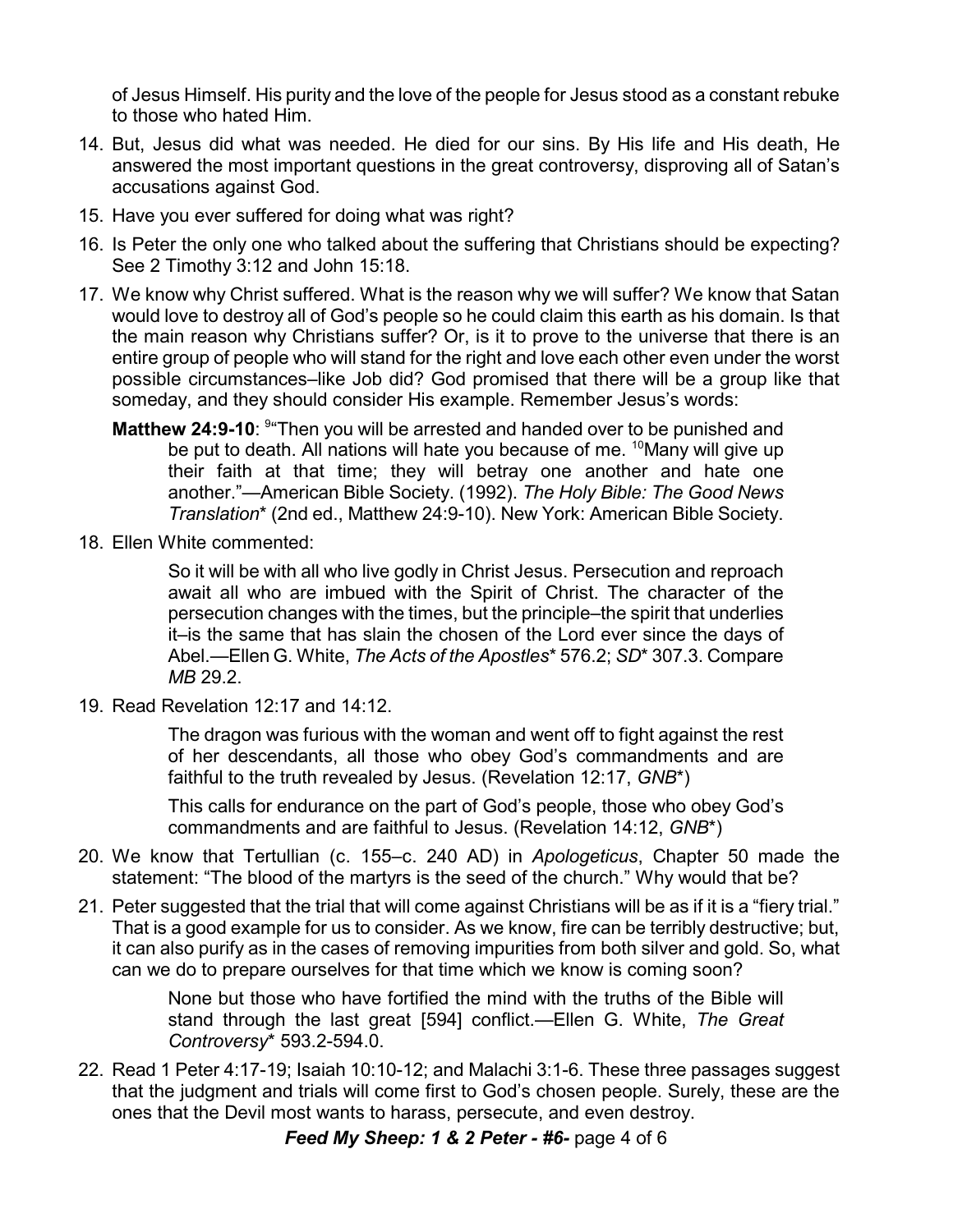- 23. Are these trials actually linked to the judgment of God? (See 1 Peter 4:19.)
- 24. Read Luke 18:1-8. This familiar parable reminds us that to be successful, it may be necessary to persist until we endure hard troubles. In biblical times, judgments were usually something highly desirable. That widow, although she could not pay for lawyers or bribe the judge, finally got justice by persisting.
- 25. So, let us try to grapple with the question, "Why the suffering?" That was surely the question which Job had. Read Job 1:8. At the beginning of that whole encounter, God had declared Job to be a righteous and upright man. So, why was it necessary for Job to suffer?
- 26. Compare 1 Peter 5:8; Ephesians 6:12; Revelation 12:7-9; and Revelation 2:10. The short answer is that we suffer because we are in the midst of the great controversy between Christ and Satan. This is not a mere metaphor; it is not a mere symbol for the good and evil in our natures. There is a real Devil and a real Jesus, fighting a real battle for human beings. And that controversy takes place between our ears–in our brains. It is a controversy over the beliefs and minds of human beings. Christians need to recognize that we may not be able to give an answer for why we are suffering at any given moment; remember Job.
- 27. Does suffering help us to understand better the life, ministry, and death of Jesus? How does suffering help us to understand the character of God? If we learn to endure suffering, does that make us more committed to the truth? Does it show that our love is real?

Those who honor the law of God have been accused of bringing judgments upon the world, and they will be regarded as the cause of the fearful convulsions of nature and the strife and bloodshed among men that are filling the earth with woe. The power attending the last warning has enraged the wicked; their anger is kindled against all who have received the message, and Satan will excite to still greater intensity the spirit of hatred and persecution.—Ellen G. White, *The Great Controversy*\* 614.3-615.0.

- 28. We have hinted at the idea that Peter was not the only one in the New Testament who foretold suffering, trials, and persecution. Consider the following passages from other writers: Matthew 5:10-12; 24:9-10; John 15:20; 2 Corinthians 12:10; 2 Timothy 3:12; and James 1:2-4,12.
- 29. In 1 Peter 4:19, Peter suggested that we need to trust ourselves completely to our Creator. What does that have to do with our suffering? Peter went on to say that the Creator always keeps His promises. When one is suffering, it is useful to remember that the great controversy has already been won by Jesus. There is no way that He can lose.
- 30. Do trials and troubles help us to grow our characters? See 1 Peter 4:12-13,19 and Hebrews 2:10; 5:8-9. In light of what we have studied so far, what does suffering actually do for us? In some way, might it help us to understand Jesus better?
- 31. There is an interesting break between 1 Peter 4:11 and the next verse–4:12. Since we know that this book was written about the time when Nero tried to burn down the city of Rome and then accused the Christians of being responsible, is it possible that the fiery trials mentioned in 1 Peter 4:12 are a reference to that event?
- 32. Peter seemed to be trying to make two key points in these passages we have studied. In 1 Peter 4:12-13, he suggested that we have been forewarned that trials are coming. See John 15:18-21; 16:2-4. Remember that the Gospel of John was not written until long after 1 Peter; however, the comments by Jesus which were later referred to by John had